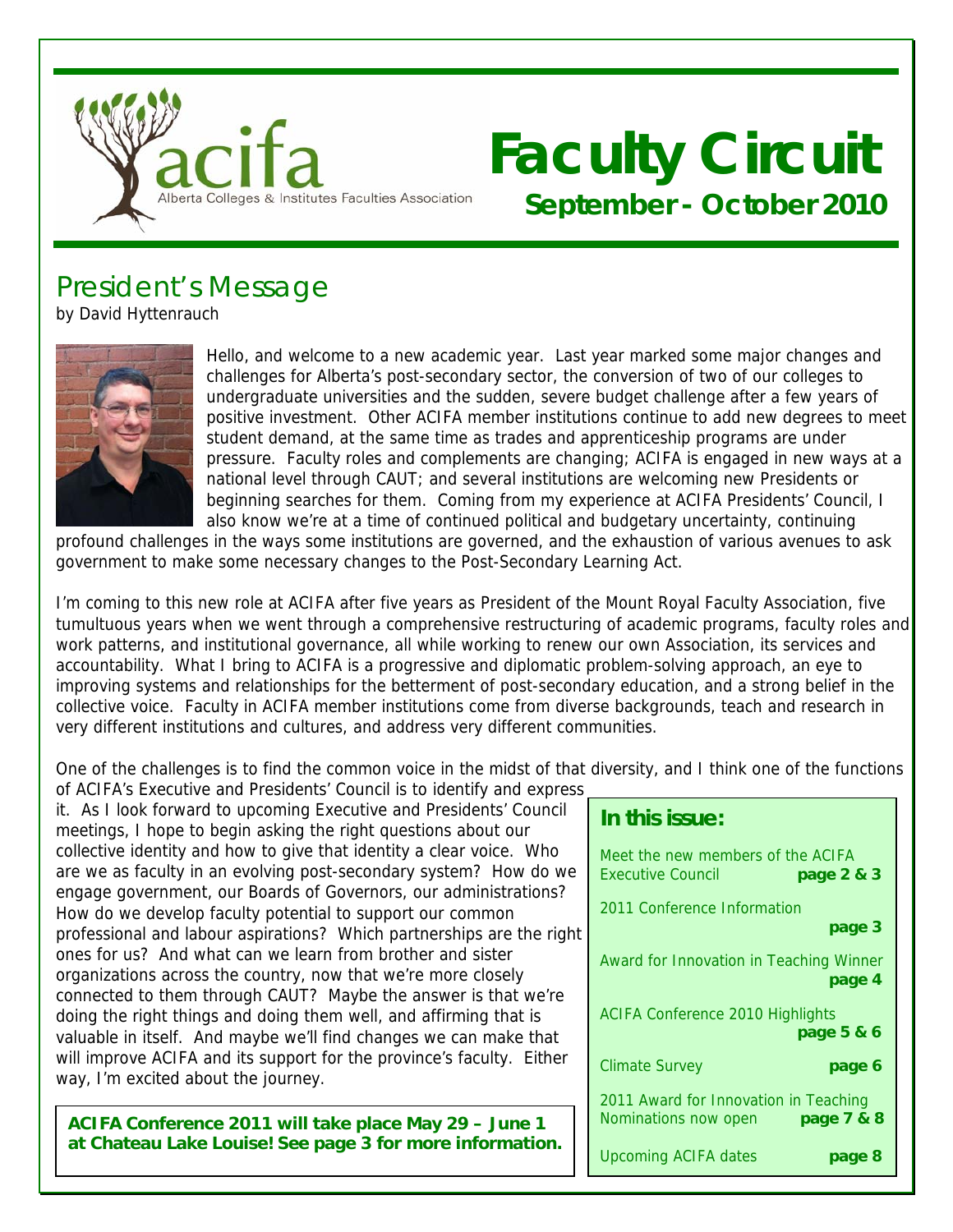### Meet the New Members of the ACIFA Executive Council

ACIFA would like to introduce the newly elected ACIFA President, David Hyttenrauch. As well as new Vice President Negotiations, Doug Spurgeon and new Vice President External, Gerry Cross. ACIFA would also like to welcome back Mike Durbeniuk, who was elected into his new position of Executive Vice President. Dave Purkis will also be re-joining the council as Past President. The new ACIFA Executive members were elected at the Annual General Meeting at the 2010 ACIFA Conference.

### David Hyttenrauch, Mount Royal University – President



Dr David Hyttenrauch (B.A and M.A., Windsor; M.Phil. and D.Phil, Jesus College, Oxford) joined Mount Royal's Department of English in 1997, bringing interests in medieval and fantasy literature, drama, and composition. He had previously taught briefly at the University of Windsor and then for three years in the university-transfer English program at Eastern College, Burin, Newfoundland. As Mount Royal's English degree programs moved from university transfer to a collaborative degree with Athabasca University to Mount Royal's own degree, he served as the department's Composition Coordinator and program advisor for English majors. From 2002 to 2005 he chaired Mount Royal's Academic C ouncil, participating closely in the development of baccalaureate degree curricula, the General Education model (including the writing requirement delivered by English), and the change

to bicameral governance. From 2005 to 2010 he served as President of the Mount Royal Faculty Association during a period of close cooperation and mutual respect among the MRFA, Mount Royal's President and executive team, and the Board of Governors. During this period of intensive work to transform Mount Royal into an undergraduate university, he represented the MRFA on several transition task forces, co-chairing these with the Provost/Vice-President Academic. He built a strong working relationship with CAUT, and represented the faculty at each step of the Quality Council and AUCC application processes. During his tenure he made significant contributions to the new emphasis at Mount Royal on positive faculty-management engagement through joint processes and interest-focused bargaining. He also worked to rejuvenate the MRFA, introducing important new committees; overhauling the Bylaws; improving facilities, services and accountability to members; and enhancing training opportunities for labour relations and parliamentary procedure. In his new role as ACIFA President, he brings a strong interest and experience in the changing post-secondary system, in effective liaison among various groups, and in organizational development.

### Doug Spurgeon, SAIT – Vice President Negotiations

Doug started at SAIT in 1984 as a contract instructor becoming full time in 1988. Currently he teaches in the Telecom Major of the IT Diploma with the School of Information & Communications Technology. Doug became involved with SAFA through a round of bargaining and has held the positions of Division Director, Chair of Bargaining, Grievance Officer and currently is the President of SAFA. Doug ran for the position of VP Negotiations because he believes that each institute's contracts rely on each other. Only through some common themes can the contracts which we rely on be held to support the other member institutes. Over the next couple of years Doug hopes to get each institute to look at their agreement and help identify what are potential areas of conflict or weakness. Working together and getting support from other institutes will help all members to attempt both prepare for negotiations and defend the rights they have negotiated.

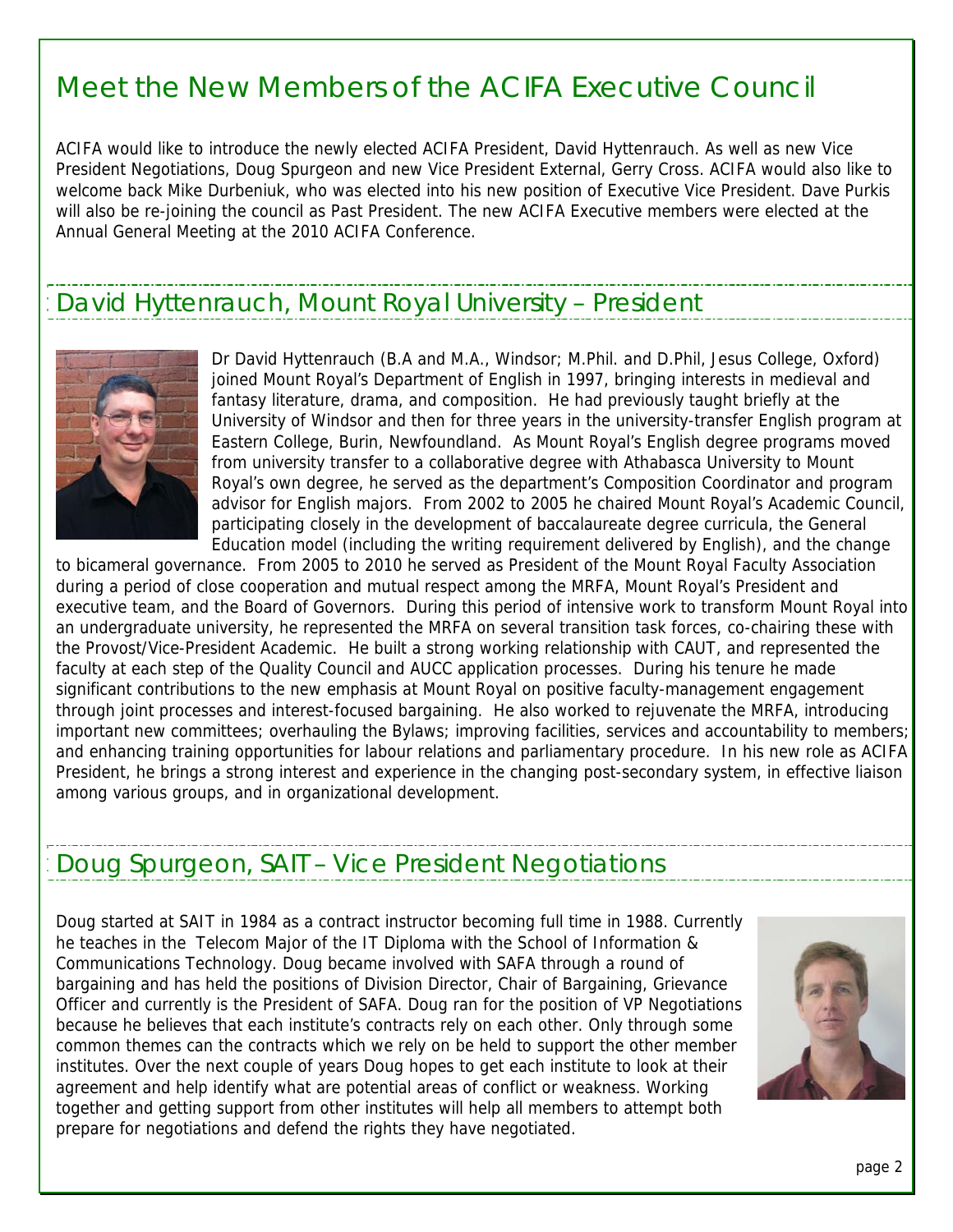### Gerry Cross, Mount Royal University – Vice President External



I I

Gerry is beginning two-year terms as President of the Mount Royal Faculty Association and Vice-President External of ACIFA. He has taught computer science at Mount Royal since 1982 and been Chair of the Computer Science and Information Systems Department for two terms. Gerry has been active in the institution and the MRFA throughout his career at Mount Royal. In the 90s, he served two years as faculty representative on the Board of Governors and two years as Treasurer of the MRFA. Gerry has been First Vice-President and Vice-Chair of Mount Royal Faculty Association's Negotiating Committee for the past three years, a period during which scholarship as part of faculty work and academic rank were introduced into the Collective Agreement as a consequence of the transition from a college to a university.

The Vice-President External's principal responsibility is to act as the official liaison between ACIFA and the Canadian Association of University Teachers. CAUT has been an invaluable resource for Mount Royal in the two years that ACIFA has been a federated member and Gerry would like to help other ACIFA members make use of CAUT's expertise. As well, Gerry is interested in working with the ACIFA executive and staff and with CAFA on provincial lobbying.

### Mike Durbeniuk, Medicine Hat College – Executive Vice President

Mike Durbeniuk has served on the ACIFA Executive Council for many years as the Vice President Negotiations. We are delighted to have Mike continue with Executive Council in his new capacity. Mike's history and thorough knowledge of ACIFA will be tremendously valuable in his position of Executive Vice President.



# ACIFA 2011 Annual Spring Conference

May 29 to June 1

at the beautiful Chateau Lake Louise





hosted by the SAIT Academic Faculty Association

Look for the Call for Submissions in the next issue of the Faculty Circuit.



LAKE LOUISE 2011 "ALL ROADS LEAD TO LEARNING"

Sub-themes: Health Avenue: (stress in the workplace, humour, wellness)

Environmental Trail: (activities, our working environment, etc)

Connection Crescent: (education, technology, etc)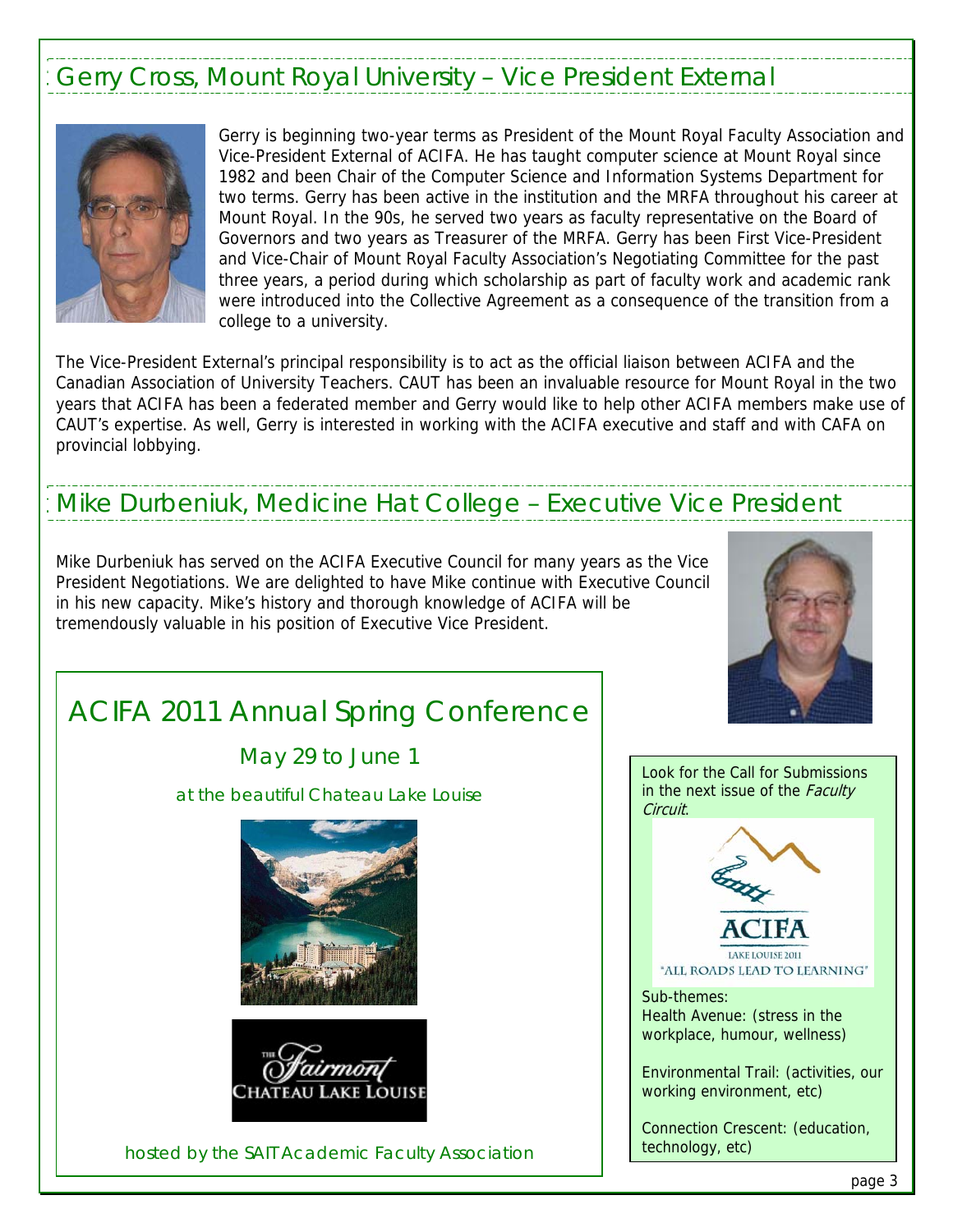## Award for Innovation in Teaching Winner: Glen Allan



Glen Allan, a Business Administration instructor of Medicine Hat College, was presented with the **ACIFA 2010 Award for Innovation in Teaching** at the 2010 ACIFA Conference in Jasper this past May.

The award is sponsored by Johnson Inc., ACIFA's preferred insurance provider, and is awarded annually to a faculty member or team from one of ACIFA's member organizations. The award winner and two runner ups are selected through a nomination process sponsored by the Professional Affairs Committee of ACIFA. The award winner receives a cheque for \$1500 and their faculty association \$500. Further, the winner's expenses to attend the conference to receive their award are covered

by the Post Secondary Trust fund, administered by ACIFA.

The innovation/creative teaching concept introduced by Glen was a semester long project incorporated into two separate classes – a first year business statistics class and a second year marketing management class. The main goals of the project were to: incorporate a real life business scenario into each of these classes, put theory into practice, attempt to develop a closer relationship between the local business community and the college, and to introduce the classes to effective business tools – such as online survey programs and Excel pivot tables. In this assignment, the classes were asked to act as "statistic/marketing consultants" for a local business called Cypress Hills Winery.

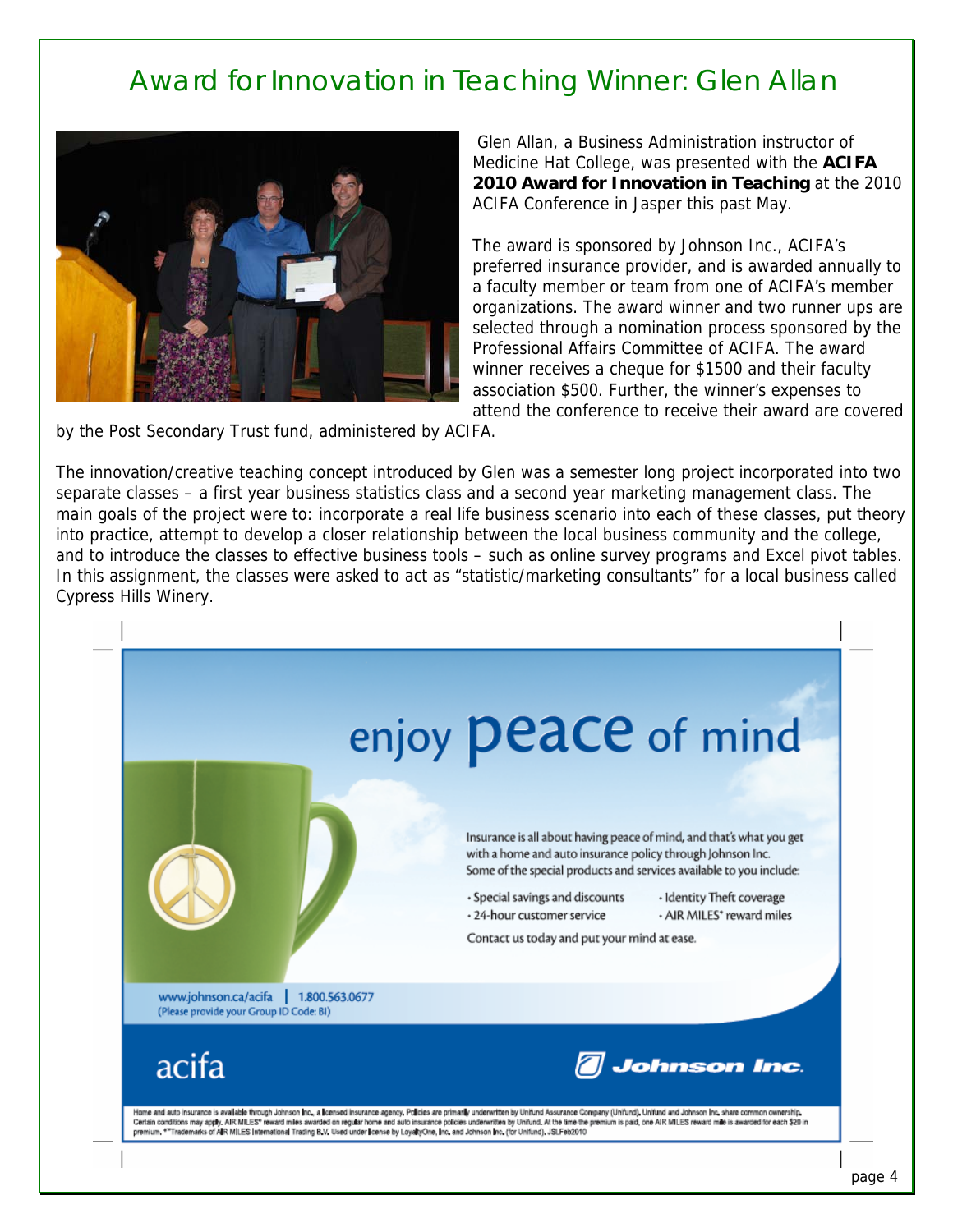### ACIFA Conference 2010

The 2010 ACIFA Conference, which took place at Fairmont Jasper Park Lodge, was hugely successful. It was a record breaking year for attendance, as well as the number of sessions being presented. A big thank you to the NASA Conference Hosting Committee who's planning and unique ideas brought innovation and flair to the conference, such as the very popular dragon boat session lead by members of the Edmonton Dragon Boat Racing Club.



Photo by Patti Dawkins, ACAD FA.

ACIFA Conference attendees participate in the dragon boat session, lead by ACIFA Conference attendees participate in the dragon boat session, lead by members of the Edmonton Dragon Boat Racing Club. members of the Edmonton Dragon Boat Racing Club.



Ī

Photo by Patti Dawkins, ACAD FA. Conference attendees enjoy a scenic horseback ride on the grounds of Jasper Park Lodge.



Photo by Lynn Devlin, ACIFA NASA Hosting Committee members keep the programme running smoothly by emceeing during one of the conference meals.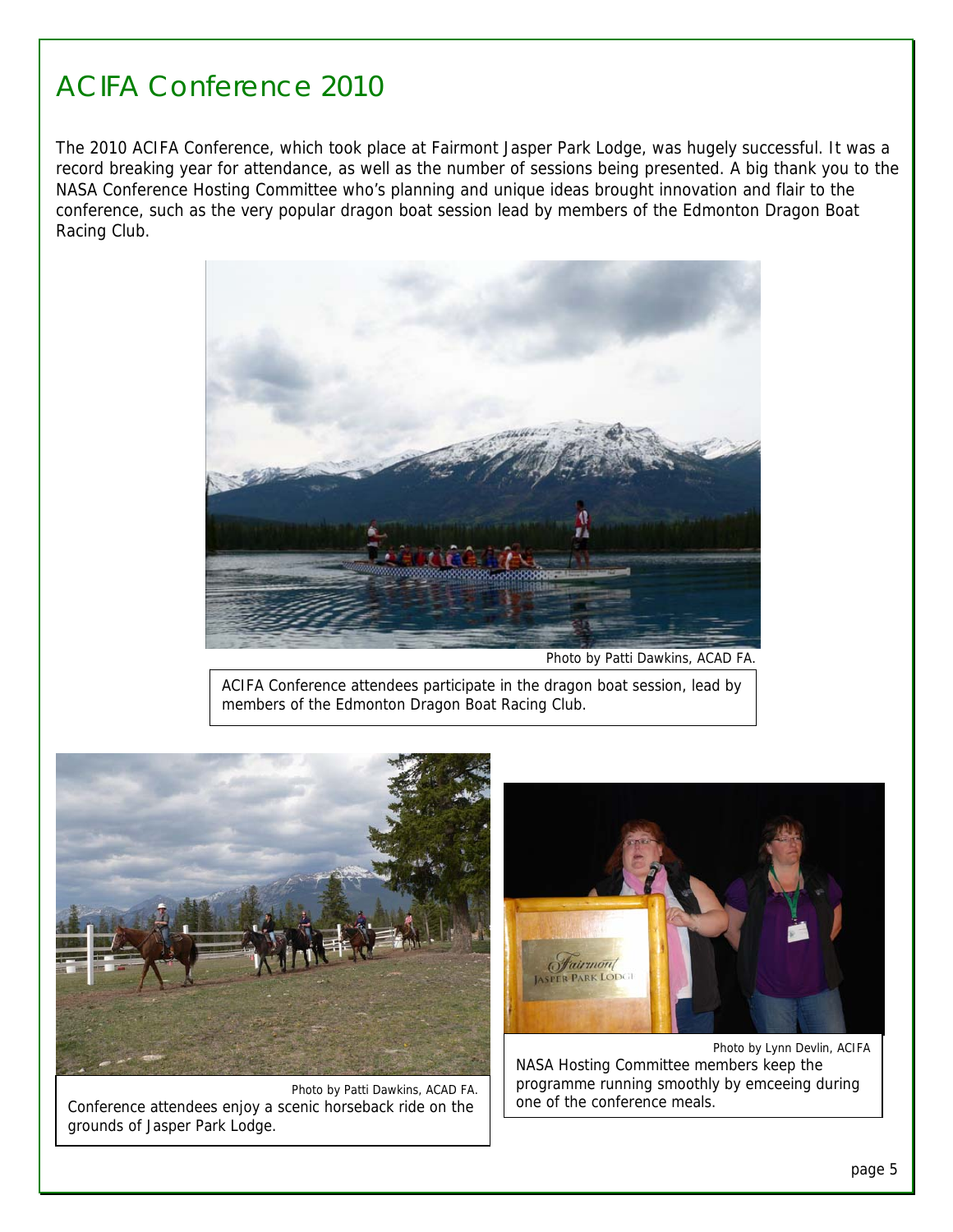### ACIFA Conference 2010 continued…

1



Photo by Lynn Devlin, ACIFA Keynote speaker and naturalist, Ben Gadd, gives his presentation.



Photo by Patti Dawkins, ACAD FA The ladies kick back after a busy day of conference activities.

### **Annual ACIFA Climate Survey**



The annual ACIFA Climate survey, distributed electronically through your faculty association office by mid-November, is a valuable tool for the tabulation and analysis of the views of academic staff members across the province concerning working conditions and attitudes within their respective institutions.

The Climate Survey asks individual academic staff members to indicate level of agreement on a scale of 1 to 5, with thirteen statements such as:

Senior administration communicates openly with faculty.

I have the resources I need to do my job effectively.

The president of this institution provides effective leadership.

In addition, local academic staff associations may also take the opportunity to include further questions specific to their own institutions.

The relatively high response rate from ACIFA members and the continuity from year to year of the thirteen core survey questions provide a strong foundation to assist academic staff associations in discussions with their administration regarding key areas of concern within their institutions.

A comparative, cross-institutional score chart for each of the thirteen system wide questions will be published in the ACIFA Faculty Circuit next spring.

Please fill out your Survey by **5:00 p.m. December 17, 2010.**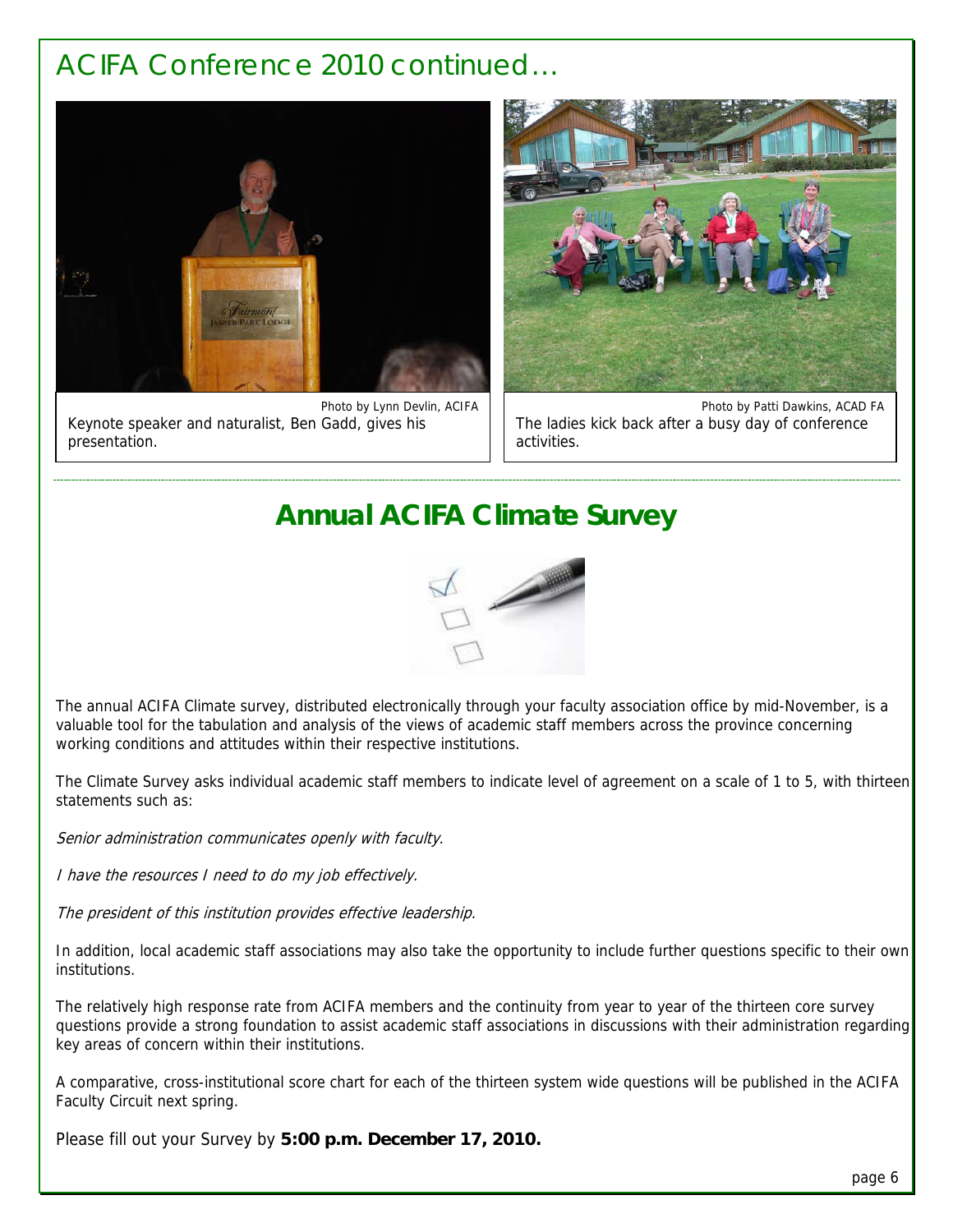





*The aim of the Award for Innovation in Teaching is to recognize and encourage the use of innovative and creative teaching methods and design which lead to improved student learning.* 

*This province-wide award attracts both recognition and a financial award of \$1,500 for the faculty member or team and \$500.00 for the faculty member's faculty association. Certificates of Commendation will be awarded to the two runners-up.* 

#### **Eligibility**

The Award is open to all ACIFA members. The nomination may be for an individual or a group/team. Nominations for the Award are made by colleagues with the consent of the innovator(s). Nominations must adhere to the *Format for Applications* below.

An innovation which has already received this Award cannot be resubmitted the following year. Innovations which have been unsuccessful but have received a Certificate of Commendation are eligible for resubmission, within the context of the guidelines, the following year.

#### **The Nomination Process**

Each participating ACIFA member association will conduct a nomination and selection process at the local level, in accordance with the guidelines in this document, to select **up to two nominees** to be submitted to the ACIFA Awards Committee. The ACIFA Awards Committee, established by the Professional Affairs Committee of ACIFA, will select the winner of the award from nominees put forward by each of the participating local faculty associations.

#### **Selection Criteria**

- The extent to which the innovation has had a practical outcome that improved teaching, learning, curriculum design, and/or assessment.
- Evidence of student satisfaction and learning outcomes.
- Evidence that the innovation was successfully integrated into the total learning process for the relevant course of study.
- The potential for the innovation to be applied to different fields of study
- The extent to which the innovation made effective and efficient use of resources.

#### **Format for Applications: 2-3 page limit plus appendices**

Please provide information in the following format:

- 1. Innovator/project team details: name(s), position, and college/institute
- 2. A description of the innovation
- 3. The rationale for implementing the change
- 4. The outcomes of the innovation
- 5. The wider application of the innovation in post-secondary education
- 6. Names and signatures of two nominees
- 7. Any supporting documentation to be attached as appendices

#### **Continued on page 8**